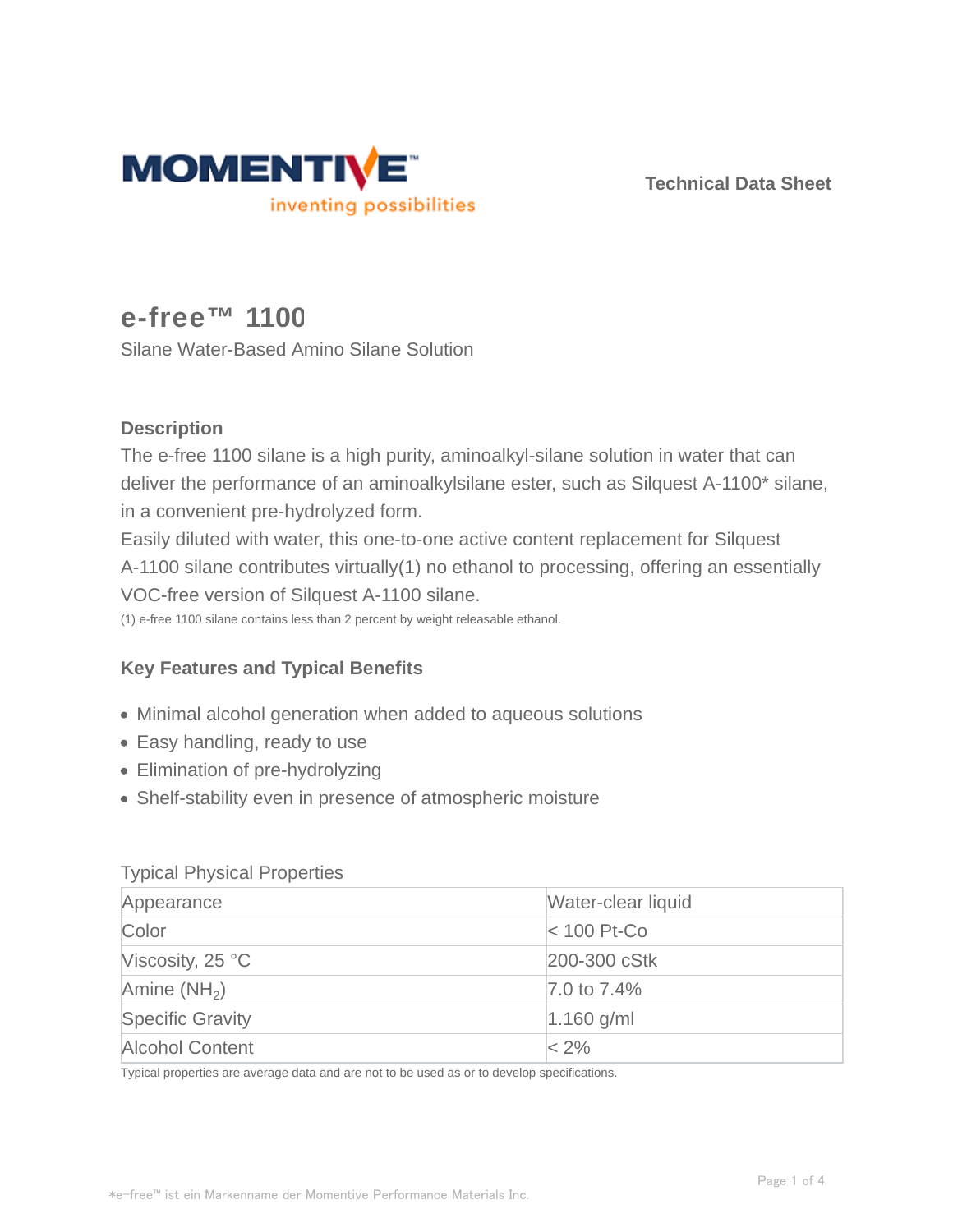## **Potential Applications**

- Coupling agent for insulation wool binders
- Finish for woven fiberglass
- Coupling agent for glass fiber sizes
- Filler treatment
- Additive to water soluble or dispersible resins
- Adhesion promoter in acrylic emulsion based sealants and caulks

## **General Considerations for Use**

When compared to gamma-aminopropyltriethoxysilane, Silquest A-1100 silane, equivalent performance can typically be obtained when one part of Silquest A-1100 silane is replaced with one part of e-free 1100 silane.

The e-free 1100 silane solution should be protected from low temperatures as it freezes at approximately 0 °C. Freezing does not harm e-free 1100 silane, but if frozen, the material should be well stirred after thawing to ensure uniform concentration.

## **Availability**

Th e-free 1100 silane is currently available in drum quantities.

## **Patent Status**

Nothing contained herein shall be construed to imply the nonexistence of any relevant patents or to constitute the permission, inducement or recommendation to practice any invention covered by any patent, without authority from the owner of the patent.

## **Product Safety, Handling and Storage**

Customers should review the latest Safety Data Sheet (SDS) and label for product safety information, safe handling instructions, personal protective equipment if necessary, emergency service contact information, and any special storage conditions required for safety. Momentive Performance Materials (MPM) maintains an aroundthe-clock emergency service for its products. SDS are available at www.momentive.com or, upon request, from any MPM representative. For product storage and handling procedures to maintain the product quality within our stated specifications, please review Certificates of Analysis, which are available in the Order Center. Use of other materials in conjunction with MPM products (for example, primers)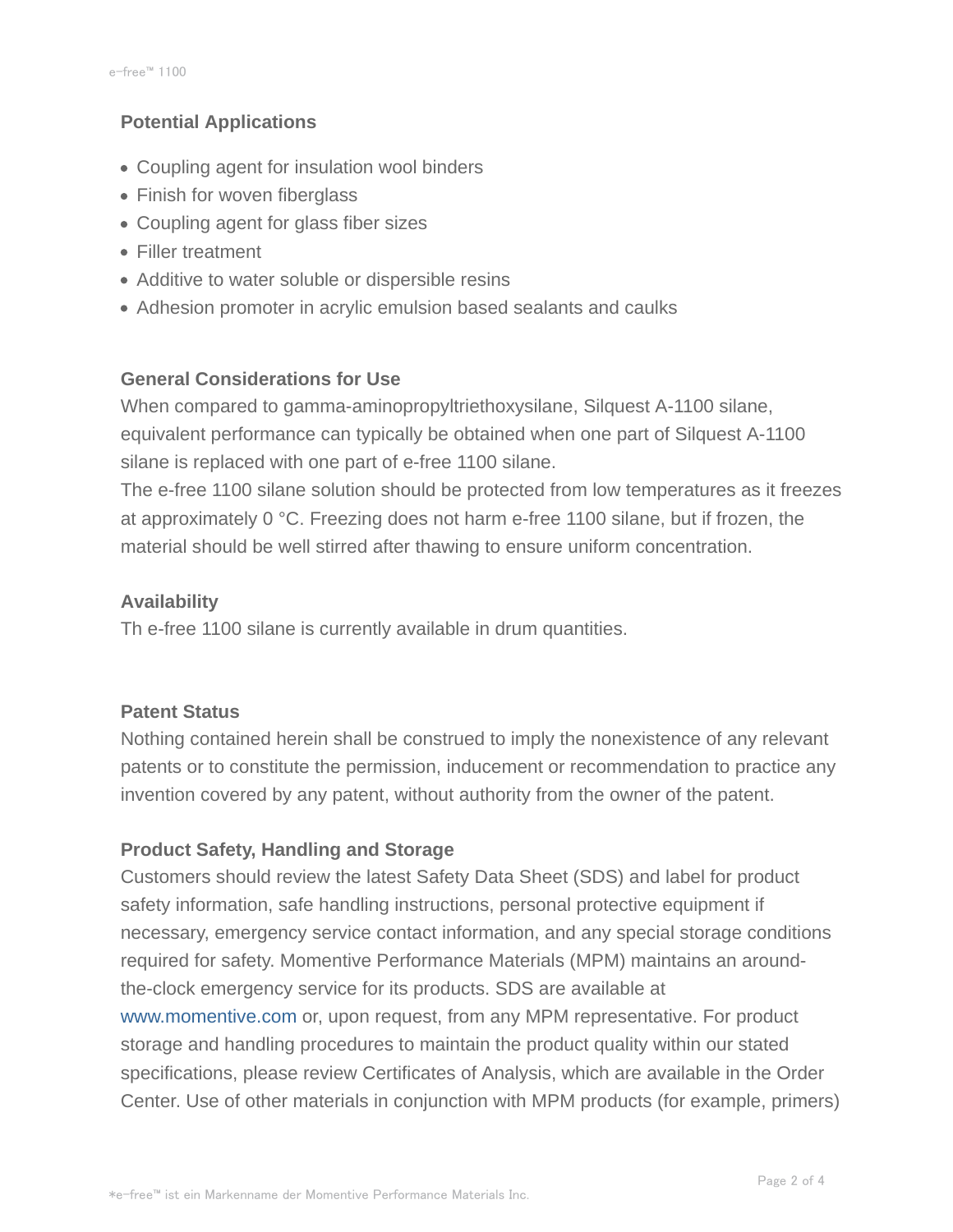may require additional precautions. Please review and follow the safety information provided by the manufacturer of such other materials.

#### **Limitations**

Customers must evaluate Momentive Performance Materials products and make their own determination as to fitness of use in their particular applications.

## **Contact Information** Email

commercial.services@momentive.com

## **Telephone**

| <b>Americas</b>      | <b>Latin America</b> | <b>EMEAI- Europe, Middle</b><br>East, Africa & India | <b>ASIA PACIFIC</b> |
|----------------------|----------------------|------------------------------------------------------|---------------------|
| +1 800 295 2392      | <b>Brazil</b>        | <b>Europe</b>                                        | <b>China</b>        |
| Toll free*           | +55 11 4534 9650     | +390510924300                                        | 800 820 0202        |
| +704 805 6946        | Direct Number        | Direct number                                        | Toll free           |
| <b>Direct Number</b> |                      |                                                      | +86 21 3860 4892    |
|                      |                      |                                                      | Direct number       |
| *All American        | <b>Mexico</b>        | India, Middle East &                                 | Japan               |
| countries            | +52 55 2169 7670     | <b>Africa</b>                                        | +81 3 5544 3111     |
|                      | Direct Number        | + 91 44 71212207                                     | Direct number       |
|                      |                      | Direct number*                                       |                     |
|                      |                      | *All Middle Eastern                                  | <b>Korea</b>        |
|                      |                      | countries, Africa, India,                            | +82 2 6201 4600     |

For literature and technical assistance, visit our website at: www.momentive.com

## **DISCLAIMER:**

**THE MATERIALS, PRODUCTS AND SERVICES OF MOMENTIVE PERFORMANCE MATERIALS INC. AND ITS SUBSIDIARIES AND AFFILIATES (COLLECTIVELY "SUPPLIER"), ARE SOLD SUBJECT TO SUPPLIER'S STANDARD CONDITIONS OF SALE, WHICH ARE INCLUDED IN THE APPLICABLE DISTRIBUTOR OR**